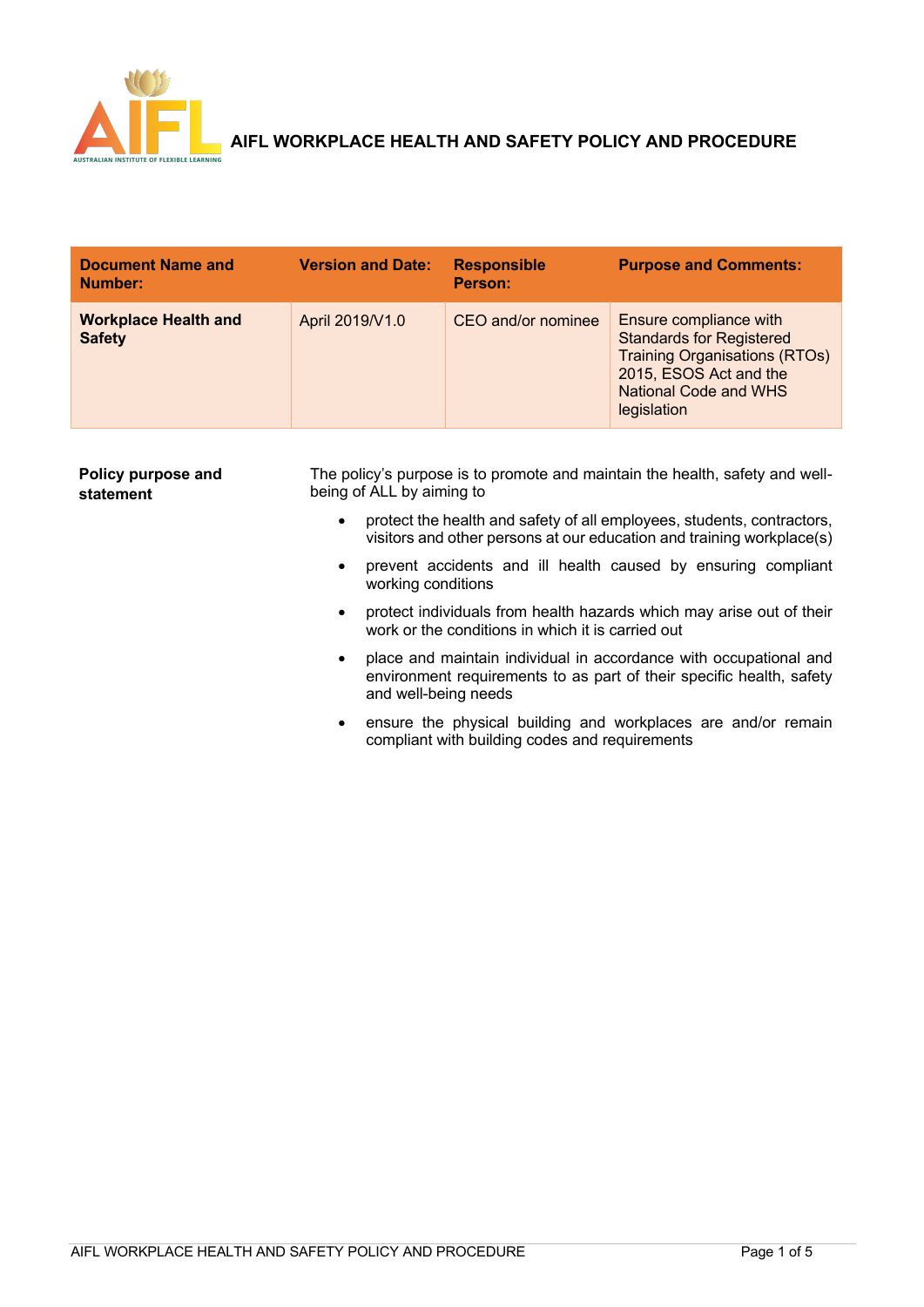

# **AIFL WORKPLACE HEALTH AND SAFETY POLICY AND PROCEDURE**

**Procedure** The policy is supported by the following procedure requirements and is achieved through consultation and cooperation of individuals by providing them with the necessary information, instruction, training, supervision and equipment.

> Management will ensure that appropriate designated work groups are established if required and that health and safety representatives and designated workplace supervisors are nominated and their roles maintained.

## **Health and Hygiene**

For the health and comfort of all students and staff are asked to maintain an acceptable standard of personal hygiene and use all facilities provided appropriately.

- All rubbish should be placed in bins
- Classrooms and workshops should be left in a clean and orderly state
- If you are a smoker There is NO SMOKING permitted in the building or foyer areas. You must be outside the building and at least 10 metres from the doorway
- You may not consume food or drink in classrooms or workshops unless specifically authorised by staff
- Student areas are to be kept clean, particularly the communal fridges and microwave ovens
- Ensure sanitary use of food preparation areas
- Ensure bathroom facilities are used in accordance with required health and hygiene requirements

#### **Disclosure of medical condition**

If you have a personal health condition that may affect your performance under certain conditions or at certain times, please advise the CEO. Such conditions may include a disability or the prescribed use of medication that may affect your performance or attendance. All information will be treated confidentially and is used to provide support or treatment if an emergency situation arises.

#### **Alcohol and drug policy**

There is a responsibility to create and maintain a safe and healthy environment for all employees, students and visitors. You should not be affected by alcohol and other drugs and should observe local, state and federal laws in relation to using, possessing, and giving or selling alcohol and other drugs.

You are expected to take personal responsibility to ensure your own health and safety and that of others at all times and should refrain from any conduct, or behaviours that could affect your own performance or the safety and wellbeing of others.

If you are using prescribed medications, you must consider whether there are possibilities of any problems arising within the environment. In particular, you must not operate vehicles, equipment or machinery if you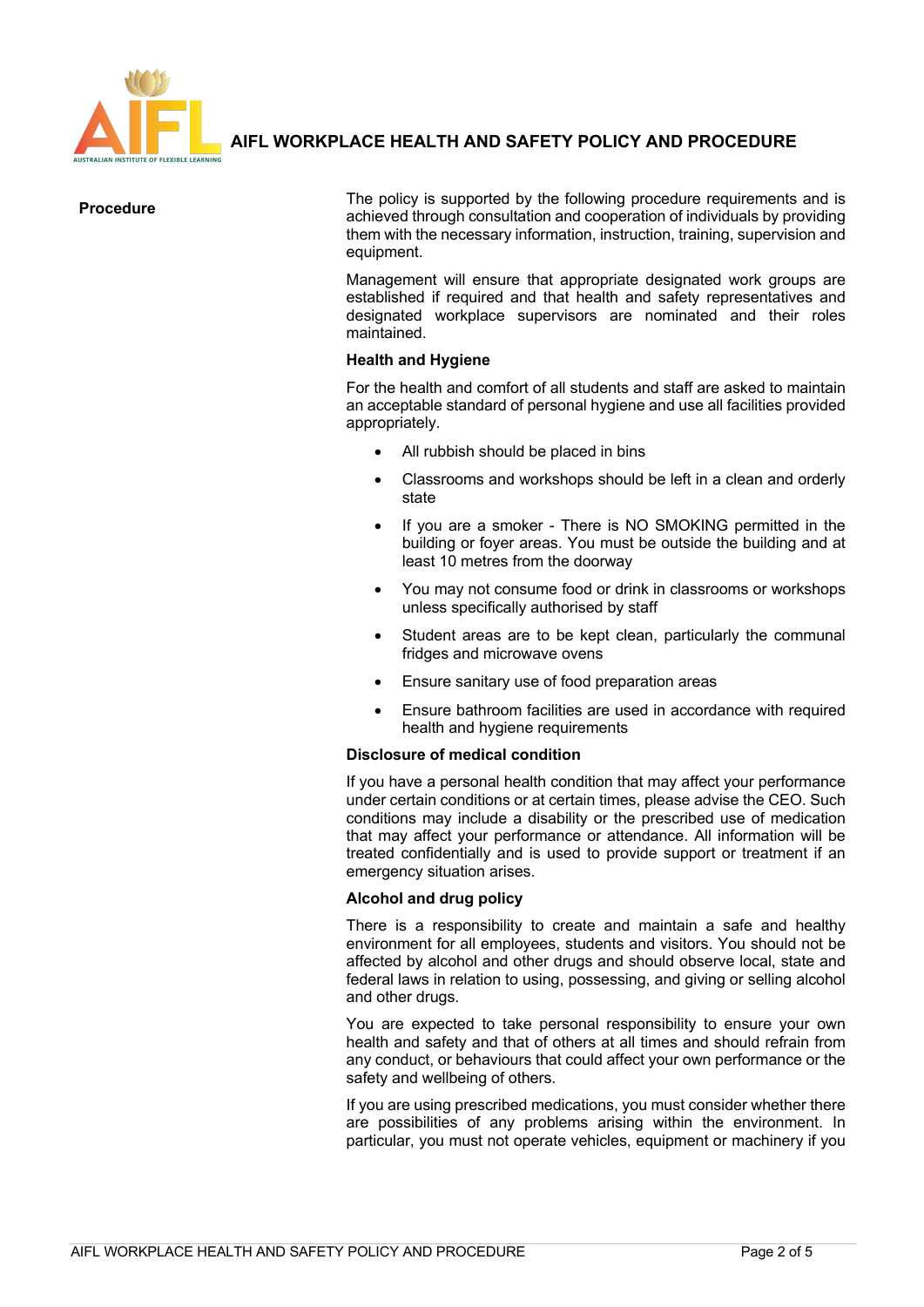

# **AIFL WORKPLACE HEALTH AND SAFETY POLICY AND PROCEDURE**

are taking prescribed medication that may impair your ability to do so safely.

It is important that you inform us of any likely problems and brief them on the response to follow to assist you to overcome any difficulties.

If you need some support in dealing with an alcohol or other drug problem, you are encouraged to seek confidential help from the nominated student support officer. If you do not seek assistance for such a problem and your behaviour is unsafe, inappropriate or impacts on others, disciplinary action may be taken against you.

#### **Smoking**

NO SMOKING is permitted in the building or in the foyer. You must be outside the building at least 10 meters from the doorway.

#### **Reporting hazards**

It is your responsibility to report any hazards you see that may cause injury or damage. Please report these hazards to facilitators or other staff as soon as possible.

#### **Medical Emergencies**

If you witness a medical emergency or an accident involving injury, you must report it immediately to a staff member so the First Aid Officer can assist and any hazards can be identified and/or eliminated.

If the First Aid Officer is not available, please follow the procedure outlined below:

- 1. Provide comfort and assistance to the patient
- 2. Send someone to notify a first aid officer or staff member
- 3. Stay with the patient until medical assistance arrives

#### **Note:**

- **If the you believe the incident to be urgent and/or critical call 000 or ask some else as the first priority**
- **If you are unable to follow this procedure for any reason, you can call an ambulance yourself. To do this from any office telephone, choose a line and dial 000**.

If an incident or accident does occur, you are required to complete an incident report form and ask the injured party to sign it when appropriate and send it to the CEO for review. The incident report template can be found in the QMS.

Once the incident report has been reviewed and any necessary actions completed, the incident report is to be reported and stored in the following way:

• Place a copy in the staff or student file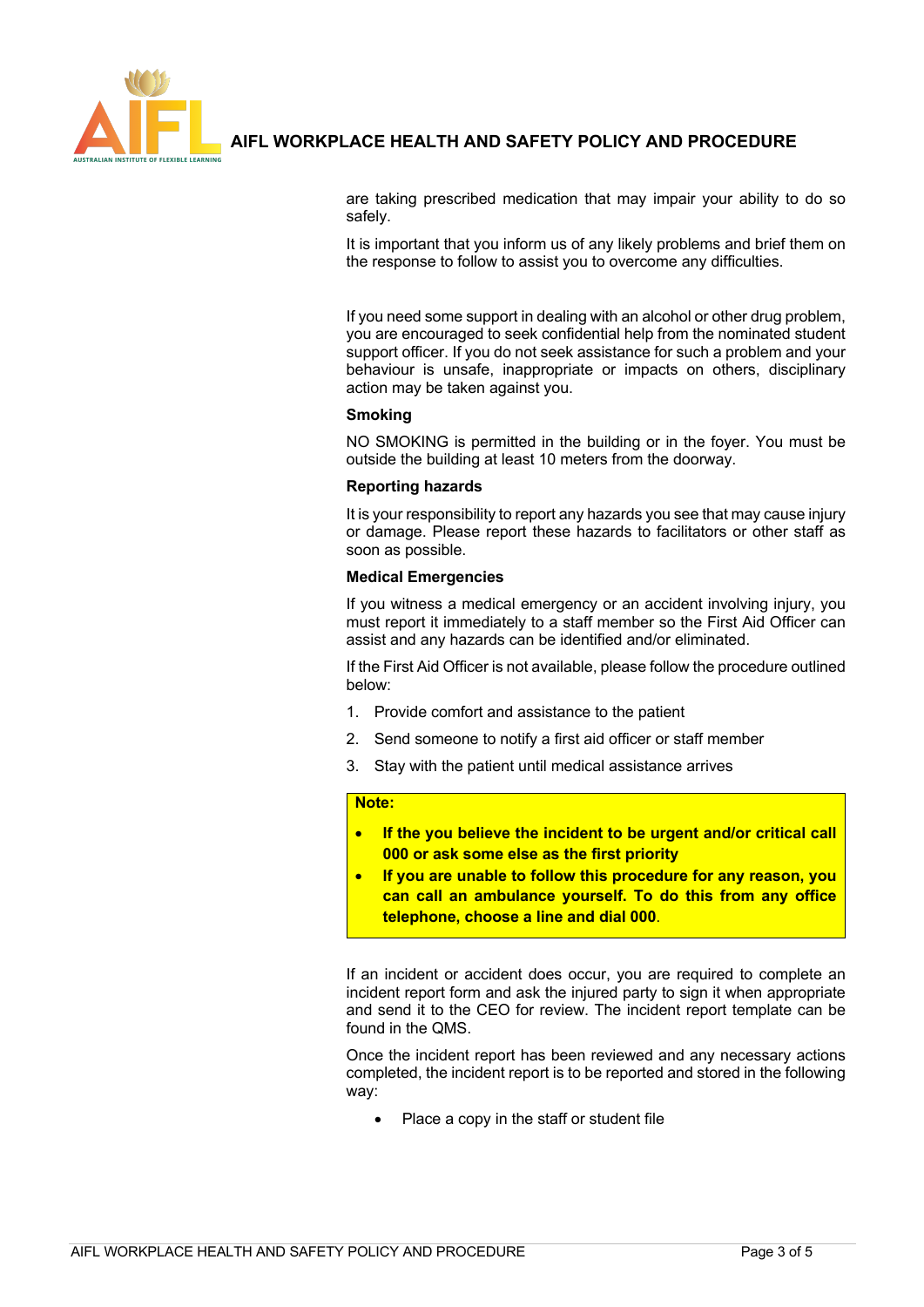

## **AIFL WORKPLACE HEALTH AND SAFETY POLICY AND PROCEDURE**

• Report the incident and any actions through the RTO management meeting minutes including a copy including the incident report document(s)

#### **Emergency procedure and evacuation**

- If there is an emergency requiring evacuation, the Emergency Warden will respond in accordance with the requirements
- On the sound of an evacuation alarm or the advice of an Emergency Warden, collect your valuables and evacuate the building quickly and calmly via the nearest fire or emergency exit and then proceed to the assembly area as directed*.*
- *Do not use lifts* in the case of fire. All class groups should remain together so that staff can readily determine if all people on the campus are accounted for.
- If you are away from your normal area, follow the warden's instructions in the area you are in. You can recognise a warden by the coloured hat that they will wear. Do not attempt to return to your area until directed by a warden.
- Assist any people with special needs to evacuate the building if possible.
- When you reach the emergency assembly area, remain there until you are given the 'all clear' direction or you are dismissed by the Emergency Warden. You must not re-enter the building until the 'all clear' has been given.

## **Manual lifting**

To ensure safe manual lifting the WHS regulations provides guidance on maximum weight to be lifted including seated 4.5 kg and standing maximum of 16 kg.

#### **First Aid Officer Training**

The First Aid Officer will hold the nationally recognised statement of Attainment issued by a Registered Training Organisation (RTO) for the nationally endorsed first aid unit/s of competency.

Provide First Aid - provides competencies required to recognise and respond to common life-threatening injuries or illnesses, including lifesupport using cardiopulmonary resuscitation (CPR), and to manage the casualty and incident until the arrival of medical or other assistance.

Refresher training in CPR is to be undertaken annually and first aid qualifications should be renewed every three years.

The First Aid Officer may also need to undertake additional first aid training to respond to specific situations at their workplace. For example, where workers have severe allergies so they can respond to things such as anaphylaxis.

- **Additional Information** WHS Officer and Emergency Warden is the CEO and/or nominee
	- First Aid Officer is the CEO and/or nominee